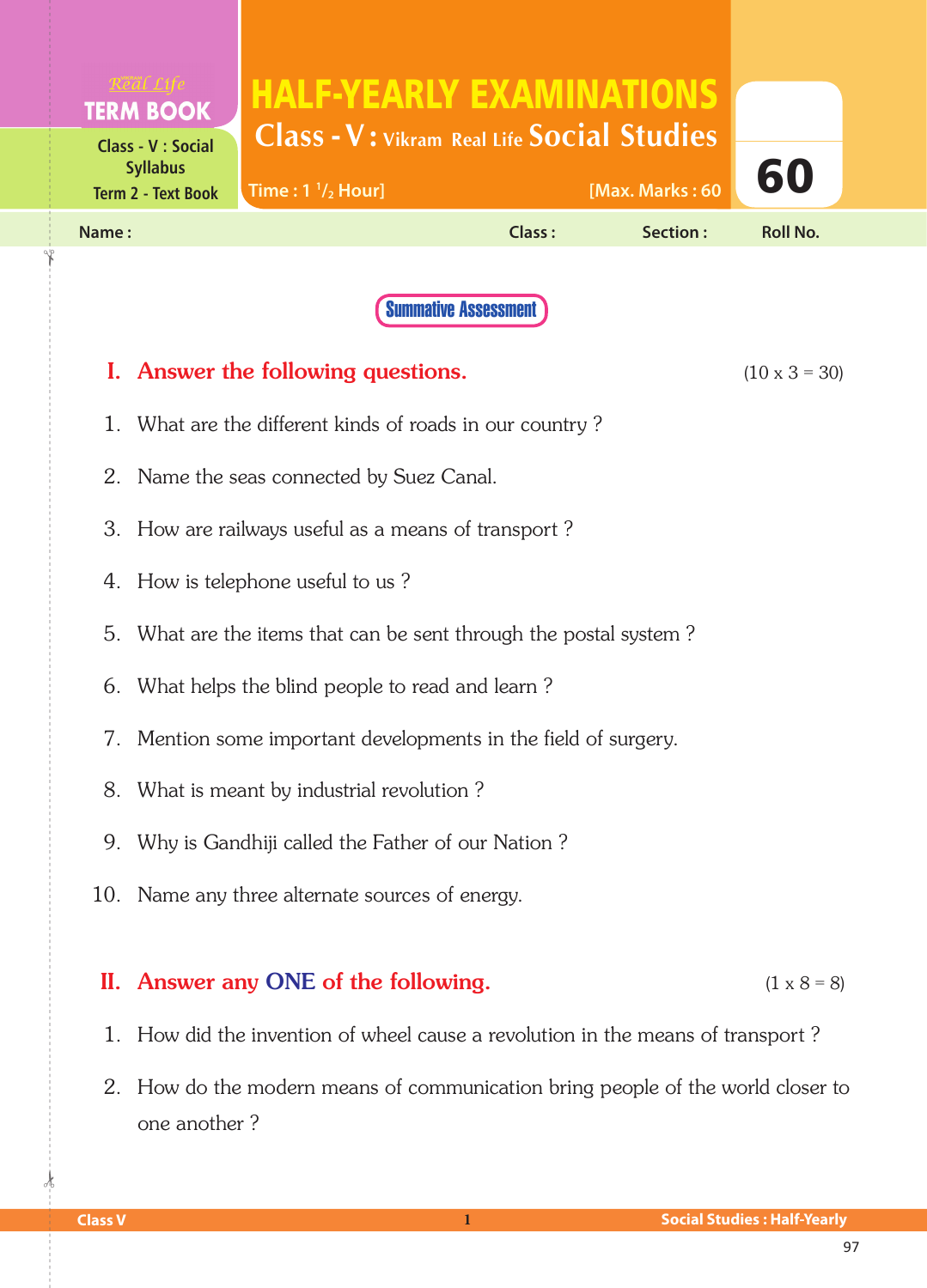| III. Answer any ONE of the following.                         | $(1 \times 8 = 8)$ |
|---------------------------------------------------------------|--------------------|
| 1. How do the airways make the world very small?              |                    |
| 2. Explain the importance of the invention of printing press. |                    |
| IV. Answer any ONE of the following.                          | $(1 \times 8 = 8)$ |
|                                                               |                    |
| 1. Why is Ashoka considered a great person?                   |                    |
| 2. Write about the origin of paper.                           |                    |
|                                                               |                    |
| V. Locate the following in an outline map of India.           | $(6 \times 1 = 6)$ |
| 1. Sri Lanka                                                  |                    |
| 2. Jammu & Kashmir                                            |                    |
| 3. Andaman & Nicobar                                          |                    |
| 4. Madhya Pradesh                                             |                    |

- 5. Delhi
- 6. Chennai

✫ ✫ ✫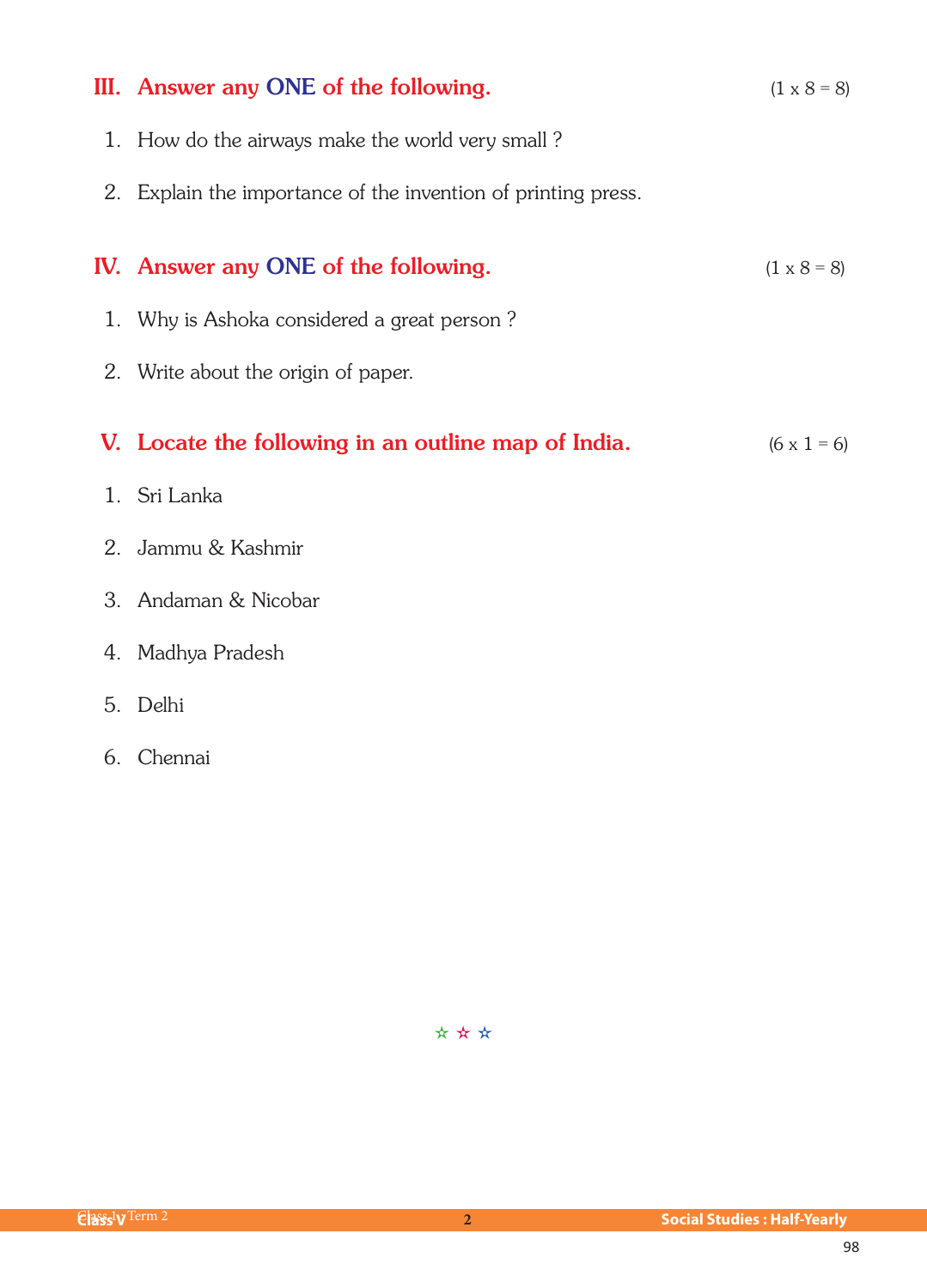| <b>TERM BOOK</b>                                                   | <b>HALF-YEARLY EXAMINATIONS</b><br>Class - V: Vikram Real Life Social Studies |               |                 |                 |
|--------------------------------------------------------------------|-------------------------------------------------------------------------------|---------------|-----------------|-----------------|
| Class - V : Social<br><b>Syllabus</b><br><b>Term 2 - Text Book</b> | Time: 1 Hour]                                                                 |               | [Max. Marks: 40 | 40              |
| Name:                                                              |                                                                               | <b>Class:</b> | Section :       | <b>Roll No.</b> |
|                                                                    |                                                                               |               |                 |                 |

|    |                                                       |         | <b>I.</b> Choose the correct answer and write its letter in the brackets. $(10 \times 1 = 10)$ |                      |  |
|----|-------------------------------------------------------|---------|------------------------------------------------------------------------------------------------|----------------------|--|
|    | 1. Microscope was invented by                         |         |                                                                                                |                      |  |
|    |                                                       |         | a) Louis Pasteur b) Jacarius Johnson c) Dr. Edward Jenner                                      |                      |  |
|    | 2. Television was invented by                         |         |                                                                                                |                      |  |
|    | a) John Baird b) Galileo                              |         | c) Marconi                                                                                     |                      |  |
|    | 3. Telephone was invented by                          |         |                                                                                                |                      |  |
|    |                                                       |         | a) John Baird b) Alexander Graham Bell c) Marconi                                              |                      |  |
|    | 4. Invention of Steam Engine was                      |         |                                                                                                |                      |  |
|    |                                                       |         | a) Alexander Fleming b) J.C. Bose c) James Watt                                                |                      |  |
| 5. |                                                       |         | is the normal temperature of the human body.                                                   |                      |  |
|    | a) $98.4^{\circ}$ F b) $9.84^{\circ}$ F               |         | c) $0.984^{\circ}$ F                                                                           |                      |  |
|    | 6. Indian Railways are the largest in                 |         |                                                                                                |                      |  |
|    | a) America b) Asia                                    |         | c) Africa                                                                                      |                      |  |
| 7. |                                                       |         | are the fastest means of transport.                                                            |                      |  |
|    |                                                       |         | a) Railways b) Roadways c) Airways                                                             |                      |  |
|    | 8. The earliest pictorial script was used in          |         |                                                                                                |                      |  |
|    | a) China b) Egypt                                     |         | c) Zaire                                                                                       |                      |  |
| 9. |                                                       |         |                                                                                                |                      |  |
|    |                                                       |         | a) Printing press b) Braille script c) Computer                                                |                      |  |
|    | 10. Man used _________________________ first as fuel. |         |                                                                                                |                      |  |
|    | a) Oil                                                | b) Coal | c) Natural gas                                                                                 |                      |  |
|    | II. Fill in the blanks.                               |         |                                                                                                | $(10 \times 1 = 10)$ |  |
| 1. |                                                       |         |                                                                                                |                      |  |
| 2. |                                                       |         |                                                                                                |                      |  |
| 3. |                                                       |         |                                                                                                |                      |  |

✁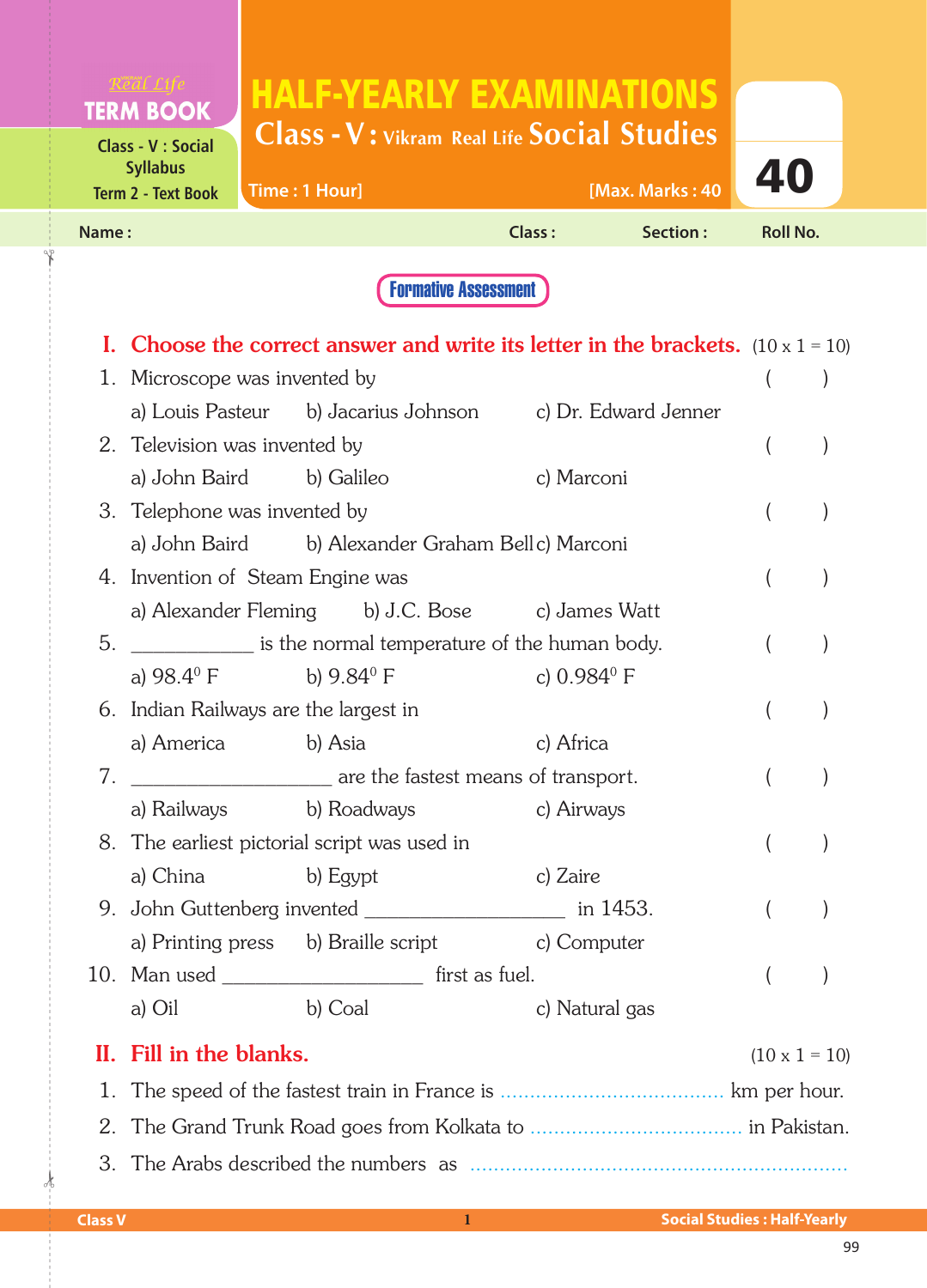| 5. |                                                                             |                      |  |
|----|-----------------------------------------------------------------------------|----------------------|--|
|    |                                                                             |                      |  |
| 7. |                                                                             |                      |  |
| 8. |                                                                             |                      |  |
| 9. |                                                                             |                      |  |
|    |                                                                             |                      |  |
|    | III. Write 'True' or 'False'.                                               | $(10 \times 1 = 10)$ |  |
| 1. | The longest railway line is in Russia.                                      |                      |  |
| 2. | Money order is a postal service.                                            |                      |  |
| 3. | Stethoscope is used in finding out accurately the temperature of a person.( |                      |  |
| 4. | Newspaper is not a means of mass communication.                             |                      |  |
| 5. | Satellite helps in weather forecasting.                                     |                      |  |
| 6. | Paper was first used in Egypt from papyrus.                                 |                      |  |
| 7. | Iron was the first metal used by the early man.                             |                      |  |
| 8. | People migrated from villages to towns due to the industrial revolution.    |                      |  |
| 9. | Stephenson invented the railway engine.                                     |                      |  |
|    | 10. Cow dung is used to produce gobar gas.                                  |                      |  |

## IV. Match the following. (10 x 1 = 10)

|                              | $Group-A$   |                          |
|------------------------------|-------------|--------------------------|
| 1. Stethoscope               |             | a) Population Control    |
| Malaria<br>$2^{\circ}$       |             | b) Microscope            |
| 3. Fleaglasses               |             | c) Tuberculosis          |
| 4. Streptomycin              |             | d) Quinine               |
| 5. Small family              |             | e) Heart and lungs       |
|                              | $Group - B$ |                          |
|                              |             |                          |
| 1. Books                     |             | a) used for writing      |
| Education                    |             | b) script for the blind  |
| 3. Palm leaves               |             | c) pictorial script      |
| 4. Indus valley civilization |             | d) progress of a country |
| <b>Braille</b><br>5.         |             | e) printing press        |